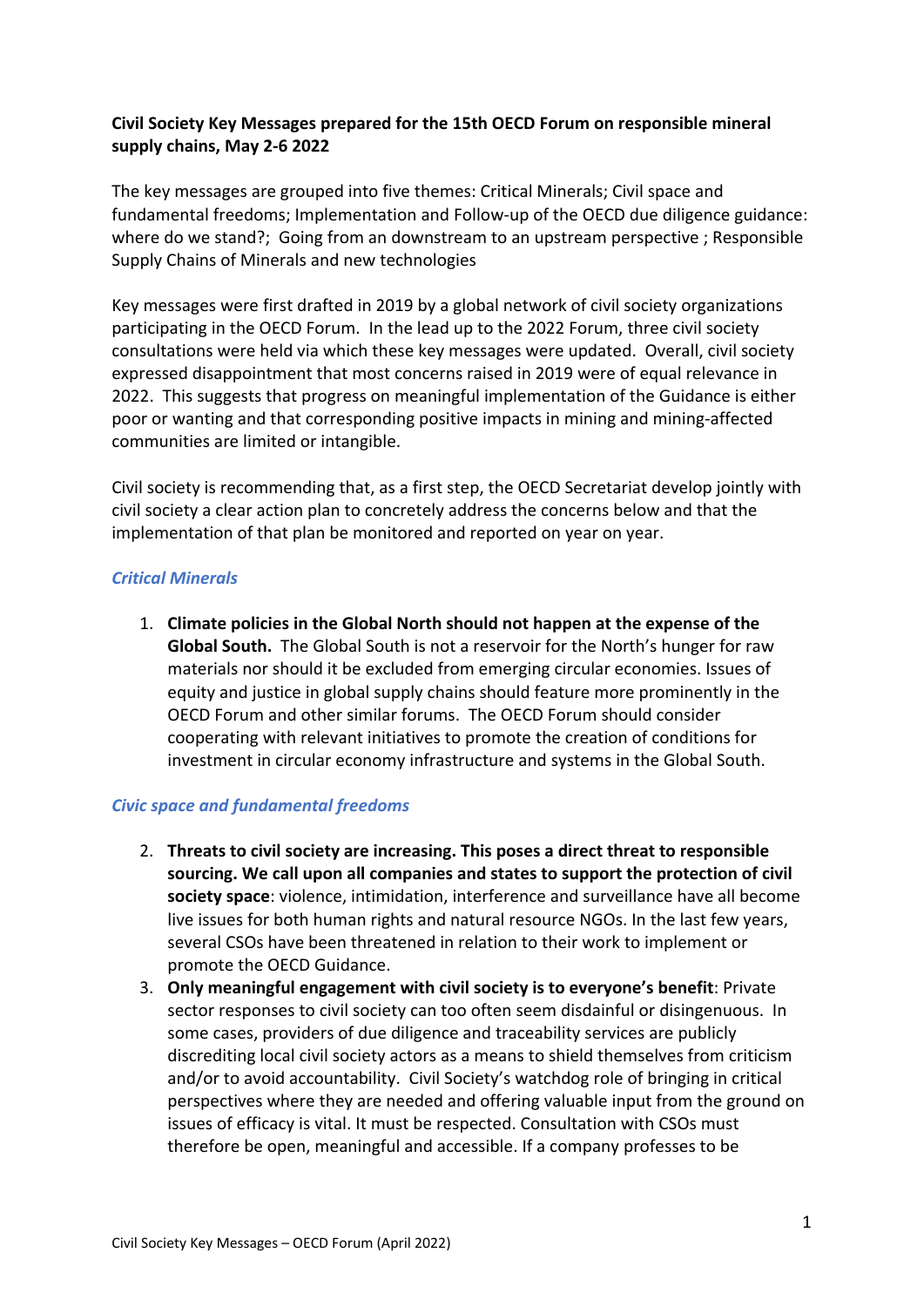interested in the same ends as CSOs critiquing the sector, meaningful engagement is required and evidence of that commitment*.*

- 4. **We are too few speaking for too many with too little**: Whilst civil society is key to responsible minerals sourcing monitoring and reporting, it is drastically under resourced to represent the multiple constituencies that it needs to, both in terms of means, opportunities to input and obstacles to overcome. More opportunities must be made available for communities directly affected by issues discussed at these conferences to have access to relevant information and to make themselves heard directly and by all. Barriers to participation (including travel restrictions) need to be seriously considered when planning for these conferences. More resources should be allocated to enable CSOs to do their work without interference, particularly those groups working at the grassroots level with communities in resource rich but conflict affected environments.
- 5. **Gender considerations must be integrated into supply chain due diligence and related decision-making structures:** Women are all too often excluded from responsible sourcing considerations. Throughout the supply chain and in the mining sector, women tend to have fewer assets or direct access to financing, less decisionmaking power and often occupy its least remunerated functions. This needs to be acknowledged when carrying out due diligence. Gender integration includes consultation on all matters, capacity enhancement, the development of genderinclusive policies and provision of dedicated resources in addition to all other aspects of the *Stakeholder Statement on Implementing Gender-Responsive Due Diligence and Ensuring the Human Rights of Women in Mineral Supply Chains*. <sup>i</sup> There is a growing body of evidence demonstrating that women are disproportionately negatively affected by climate change, which renders the implementation of gender-responsive policies and practices as relates to responsible global supply chains all the more important.<sup>ii</sup>

### *Implementation and Follow-up of the OECD due diligence guidance: where do we stand?*

- 6. **"We'll do it tomorrow" translates to "you will be left to suffer for now"**: Abuses are happening now and demand immediate action. Private sector actors and governments are moving too slowly in implementing due diligence norms. After a decade, increased awareness and participation in the OECD has not seen the required improved industry practice or improvements for communities.
- 7. **False or empty marketing that misrepresents corporate engagement with, or impacts on, human rights and development are self-defeating**: In the absence of transparent supply chains and public reporting any claims about impacts of a given sector or company on the ground are extremely questionable, at best. If companies and industry associations continue to make such claims they will lose consumer trust. Further, in the absence of the implementation of its monitoring and evaluation system, evidence of the OECD Guidance's impact on human rights and security is woefully lacking more than a decade -on.
- 8. **Opacity of industry schemes on implementation is seen as lack of meaningful implementation and accountability**: The private sector is outsourcing its responsibility to do due diligence on their supply chains instead of doing it themselves as is required by the OECD Guidance and expected by civil society. There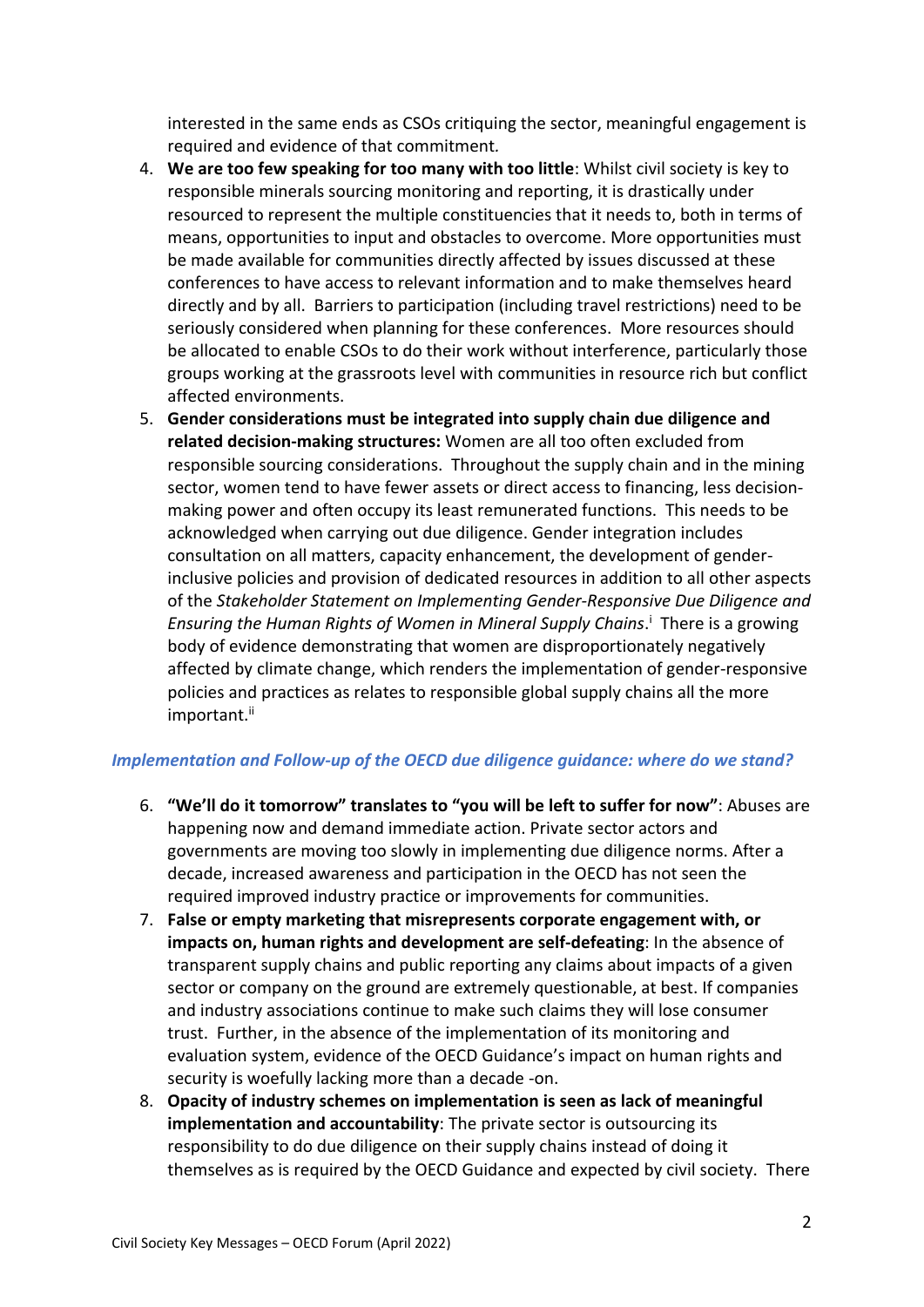is too little evidence of risk-based identification, mitigation and public reporting about supply chains by companies themselves to render due diligence implementation meaningful. As well, an overreliance on industry schemes risks eroding the credibility of meaningful due diligence efforts and undermining consumer trust.<sup>iii</sup> The opacity of schemes and/or partial implementation of due diligence translate into lack of progress and potentially negative impacts on the ground that may further penalize producing communities. <sup>iv</sup>

- 9. **Drop fixating on the issues, focus on the ethics**: For decades companies have been asked to engage with the impacts of their sourcing on universal values – be they the right to life or freedom from torture, child labour or conflict financing - in short, the full spectrum of human rights and environmental harms. However, private sector engagement on such issues is rarely if ever translated into a company-wide responsible sourcing protocols and practices but remains fixated on specific issues in specific geographies. This is reactive business conduct not responsible business conduct. Human rights violations can and do occur in both large-scale mining (LSM) and artisanal & small-scale mining (ASM) contexts.<sup>V</sup> All companies sourcing from CAHRA's must provide evidence via their Step 5 reports of applying OECD Due Diligence. $v_i$  Recycled and synthetically produced minerals should be subject to the same levels of scrutiny as newly mined minerals. Moreover, LSM must be held to account for its responsibility – often codified in national legislation – to contribute to community development.
- 10. **The right to a healthy environment is a fundamental human right**: We call for a global transition to sustainable, green value chains and climate-smart mining. The risks identified in Annex II of the OECD's Due Diligence Guidance should be extended to include extensive damage to, destruction of or loss of ecosystems and environments. Women and men in ASM communities should be well supported and incentivized to transition to more environmentally conscious practices to minimize their individual and collective footprint. This transition needs to be pragmatic and adapted to the realities of small and artisanal producers who bear the disproportionate burden of market expectations and new systems.
- 11. **A focus on environmental risks should not come at the expense of existing OECD Guidance Annex II risks:** A full decade after its adoption, the implementation of the Guidance and the attenuation of its existing Annex II risks, which represent the most severe human rights violations, is woefully inadequate. We need to ensure that these most fundamental priorities of the Guidance are fully implemented and that private sector actors do not engage in avoidance ("de-risking") where risk mitigation is feasible.
- 12. **De-risking** undermines the intent of the Guidance and ensures that marginalized supply chain actors and communities are excluded from the formal market and vulnerable to predation and abuse, particularly women. Likewise, the exclusion or **red-flagging** of entire countries or geographic regions as a de-risking strategy not only goes against the intent of the Guidance but is harmful to vulnerable supply chain actors and communities. The realization of the OECD Guidance's development and security objectives require engagement to contribute to and to sustain progressive improvements along mineral supply chains and in mining communities.
- 13. **Financial markets and institutions must engage in due diligence**: Commodity traders, investors and banks must be brought into the due diligence framework or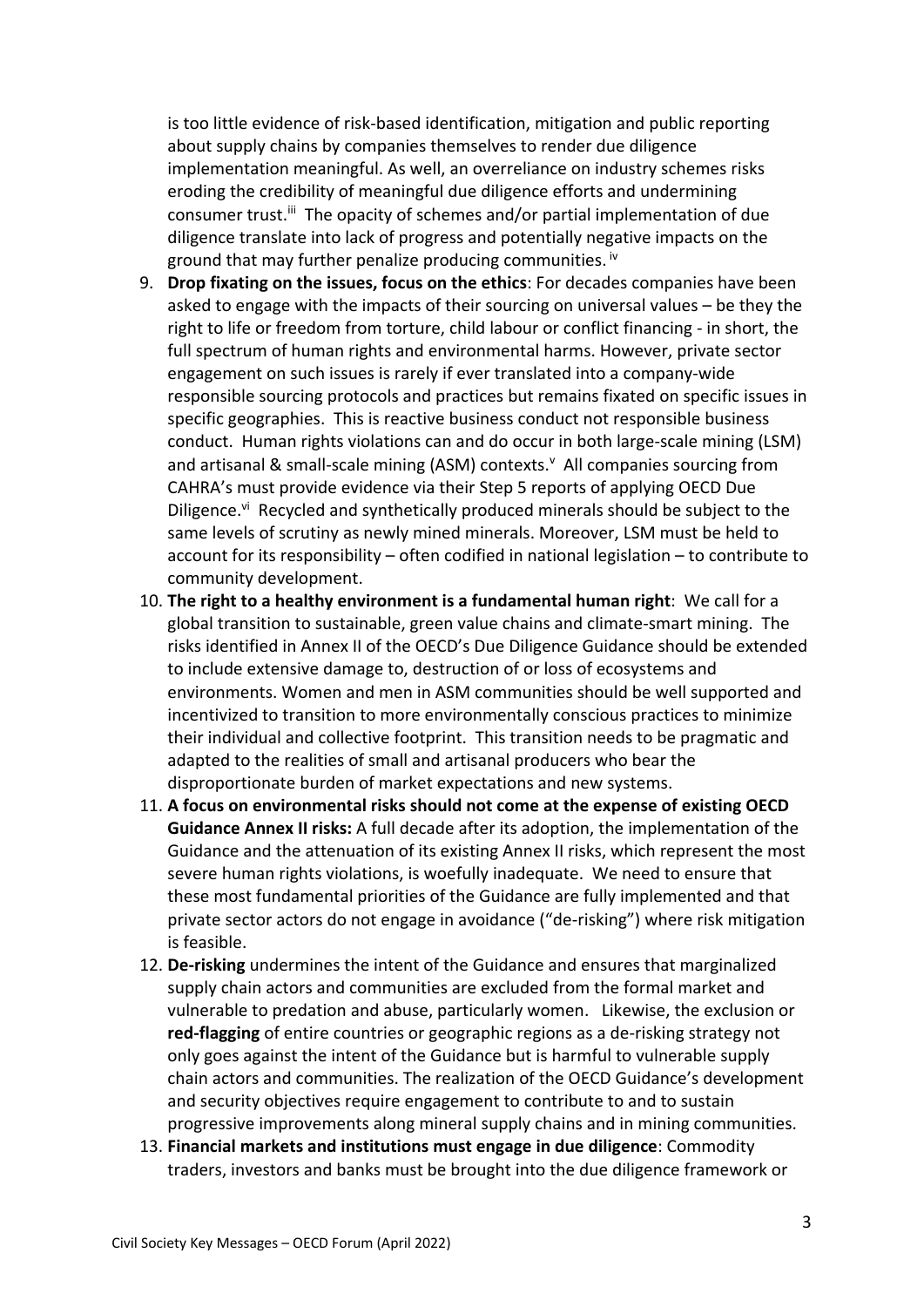risk further financing instability. Their engagement is also critical as financial exclusion is key barrier to formalization and legality for millions of artisanal miners globally.

- 14. **OECD adherent states must take action or risk turning the OECD into a talk shop**: Lack of progress in achieving the aims of this Forum highlights the need for a more binding approach to implementation. At a minimum, OECD adherent states must regularly and publicly report on progress in their respective jurisdictions.
- 15. **Policy and regulatory environments in producer countries continue to prevent the legalisation and inclusive formalisation of ASM**: This includes the tendency of mining reforms to benefit LSM at the expense of ASM, the criminalisation of ASM, discrimination against women and marginalized groups, legal ambiguity around ASM, heavy tax or administrative burdens, exclusion from the financial sector, slow mine site validations and enforcement against private sector actors that seek to exploit illicit channels in violation of the OECD Guidance. Moreover, a single framework that encompasses respect for all human rights should be considered.

#### *Going from a downstream to an upstream perspective*

- 16. **We need to stop viewing upstream from a downstream perspective**: Too much of the cost and labour burden of doing due diligence is placed on upstream actors with insufficient focus on downstream and mid-stream efforts. This has allowed downstream actors to exhibit weak commitment, disproportionately placing all due diligence risks and costs upstream.<sup>vii</sup>
- 17. **Responsible mineral supply chains require LSM and ASM to work together:** Conflict prevention, risk identification and mitigation require cooperation between LSM and ASM. As well, given the low volumes that are typical of ASM, cooperation could introduce efficiencies that render the scale of responsible ASM supply chains more attainable. (e.g. the provision of financing; transport; administrative & support to obtain legal authorizations; environmental studies etc.)
- 18. **Purely market driven solutions overlook root causes and their limitations should be recognized.** The more conflict-affected or high-risk the environment or the more marginalized a producer community, the more root causes hinder successful uptake of due diligence, scale and sustainability of (pilot) initiatives. A rights-based development approach is required to address underlying systemic issues such as the criminalization of the poor and landless, resource grabbing (including land and water), endemic poverty tax and administrative burdens and trade imbalances. Corporate accountability and market forces must be leveraged but cannot and should not lead development or their impacts will be short lived.

#### *Responsible Supply Chains of Minerals and new technologies*

19. **Technology is a tool not a panacea.** Technology continues to be looked to as the solution to many complex data and logistics issues inherent in this sector. Whilst technology can support development and due diligence initiatives, treating it as a "solution" is always a mistake and yet often repeated. It raises many issues: technology cannot substitute effective laws and standards; it must be appropriate to